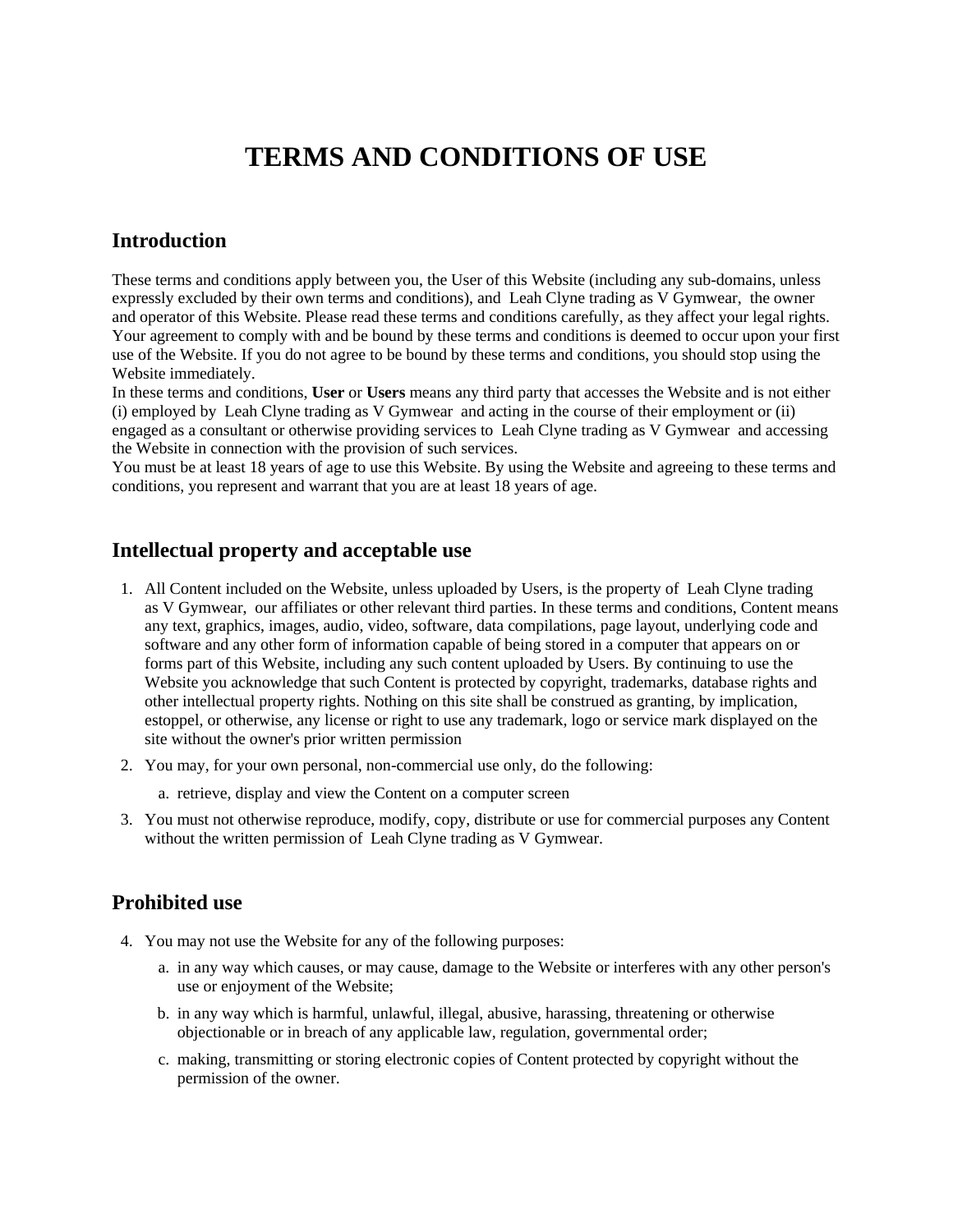## **Registration**

- 5. You must ensure that the details provided by you on registration or at any time are correct and complete.
- 6. You must inform us immediately of any changes to the information that you provide when registering by updating your personal details to ensure we can communicate with you effectively.
- 7. We may suspend or cancel your registration with immediate effect for any reasonable purposes or if you breach these terms and conditions.
- 8. You may cancel your registration at any time by informing us in writing to the address at the end of these terms and conditions. If you do so, you must immediately stop using the Website. Cancellation or suspension of your registration does not affect any statutory rights.

# **Password and security**

- 9. When you register on this Website, you will be asked to create a password, which you should keep confidential and not disclose or share with anyone.
- 10. If we have reason to believe that there is or is likely to be any misuse of the Website or breach of security, we may require you to change your password or suspend your account.

# **Privacy Policy**

11. Use of the Website is also governed by our Privacy Policy, which is incorporated into these terms and conditions by this reference. To view the Privacy Policy, please click on the following: www.vgymwear.com/privacy-policy.

### **Availability of the Website and disclaimers**

- 12. Any online facilities, tools, services or information that Leah Clyne trading as V Gymwear makes available through the Website (the **Service**) is provided "as is" and on an "as available" basis. We give no warranty that the Service will be free of defects and/or faults. To the maximum extent permitted by the law, we provide no warranties (express or implied) of fitness for a particular purpose, accuracy of information, compatibility and satisfactory quality. Leah Clyne trading as V Gymwear is under no obligation to update information on the Website.
- 13. Whilst Leah Clyne trading as V Gymwear uses reasonable endeavours to ensure that the Website is secure and free of errors, viruses and other malware, we give no warranty or guaranty in that regard and all Users take responsibility for their own security, that of their personal details and their computers.
- 14. Leah Clyne trading as V Gymwear accepts no liability for any disruption or non-availability of the Website.
- 15. Leah Clyne trading as V Gymwear reserves the right to alter, suspend or discontinue any part (or the whole of) the Website including, but not limited to, any products and/or services available. These terms and conditions shall continue to apply to any modified version of the Website unless it is expressly stated otherwise.

### **Limitation of liability**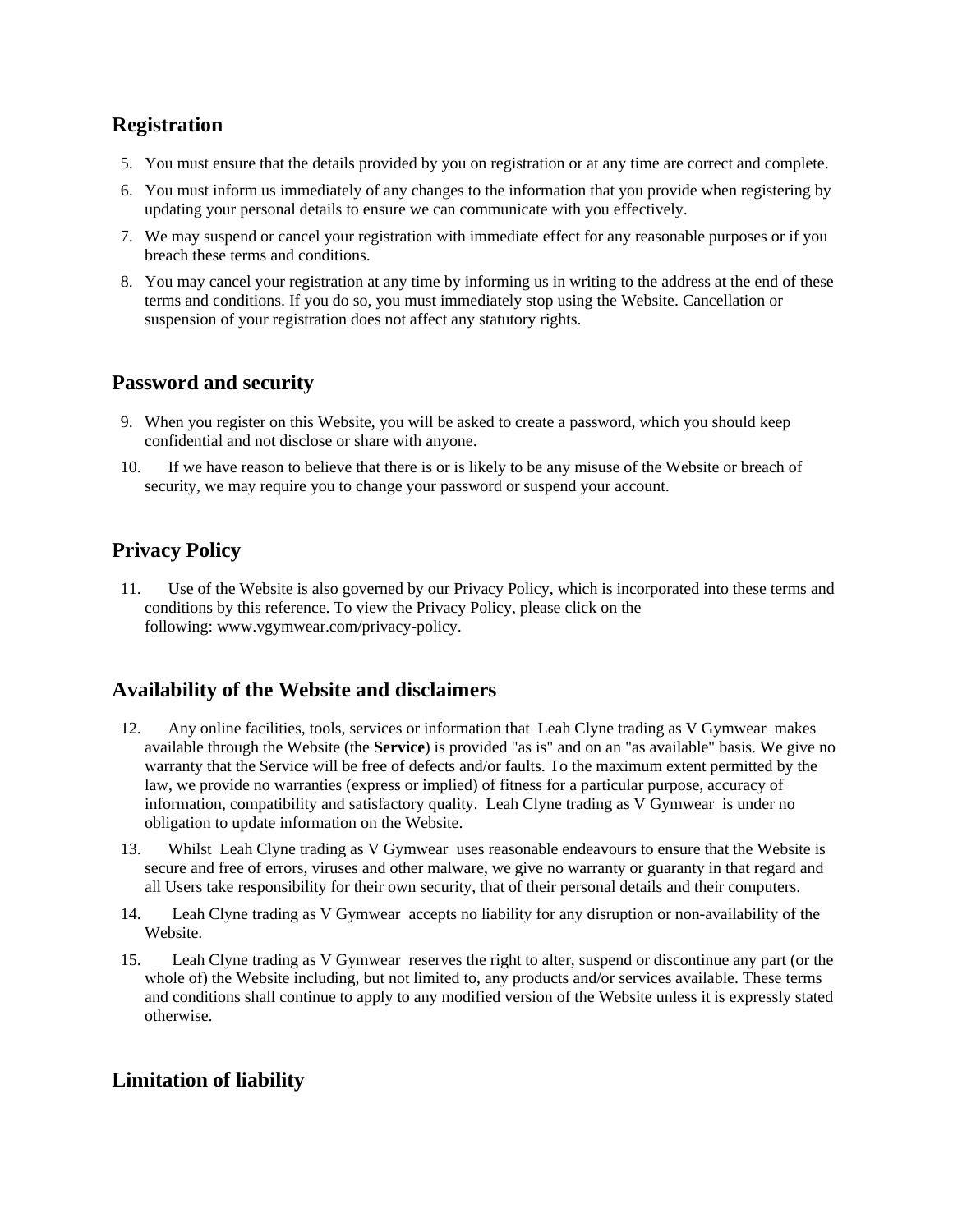- 16. Nothing in these terms and conditions will: (a) limit or exclude our or your liability for death or personal injury resulting from our or your negligence, as applicable; (b) limit or exclude our or your liability for fraud or fraudulent misrepresentation; or (c) limit or exclude any of our or your liabilities in any way that is not permitted under applicable law.
- 17. We will not be liable to you in respect of any losses arising out of events beyond our reasonable control.
- 18. To the maximum extent permitted by law, Leah Clyne trading as V Gymwear accepts no liability for any of the following:
	- a. any business losses, such as loss of profits, income, revenue, anticipated savings, business, contracts, goodwill or commercial opportunities;
	- b. loss or corruption of any data, database or software;
	- c. any special, indirect or consequential loss or damage.

# **General**

- 19. You may not transfer any of your rights under these terms and conditions to any other person. We may transfer our rights under these terms and conditions where we reasonably believe your rights will not be affected.
- 20. These terms and conditions may be varied by us from time to time. Such revised terms will apply to the Website from the date of publication. Users should check the terms and conditions regularly to ensure familiarity with the then current version.
- 21. These terms and conditions together with the Privacy Policy contain the whole agreement between the parties relating to its subject matter and supersede all prior discussions, arrangements or agreements that might have taken place in relation to the terms and conditions.
- 22. The Contracts (Rights of Third Parties) Act 1999 shall not apply to these terms and conditions and no third party will have any right to enforce or rely on any provision of these terms and conditions.
- 23. If any court or competent authority finds that any provision of these terms and conditions (or part of any provision) is invalid, illegal or unenforceable, that provision or part-provision will, to the extent required, be deemed to be deleted, and the validity and enforceability of the other provisions of these terms and conditions will not be affected.
- 24. Unless otherwise agreed, no delay, act or omission by a party in exercising any right or remedy will be deemed a waiver of that, or any other, right or remedy.
- 25. This Agreement shall be governed by and interpreted according to the law of England and Wales and all disputes arising under the Agreement (including non-contractual disputes or claims) shall be subject to the exclusive jurisdiction of the English and Welsh courts.

# **Leah Clyne trading as V Gymwear details**

26. Leah Clyne trading as V Gymwear of 197 Hollin Lane, Middleton, Greater Manchester, M24 5WA operates the Website www.vgymwear.com. You can contact Leah Clyne trading as V Gymwear by email on hello@vgymwear.om.

### **Attribution**